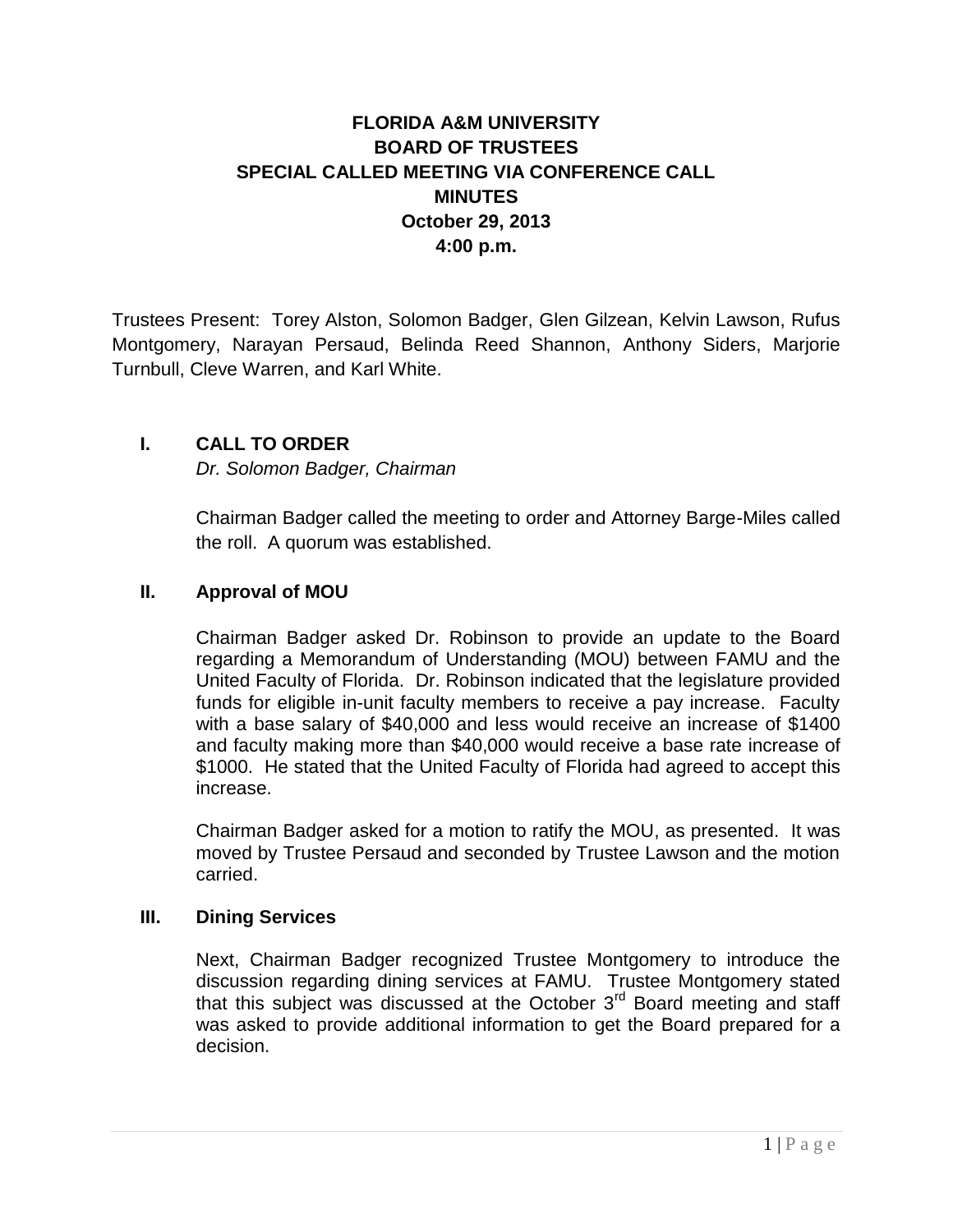Dr. Robinson stated that the purpose of this presentation was for the Board to hear the University's recommendation for a new food service company for FAMU's dining and catering services. He indicated that after extensive site visits and thoroughly reviewing the presentations of four companies: Aramark Higher Education, Gourmet Services, Metz Culinary Management and Sodexo, the University has selected Metz Culinary Management as the clear choice for partnership with the University. Dr. Robinson said that the University is seeking the Board's approval, so that it may enter into a contract with Metz Culinary Management.

Dr. Robinson stated that Metz is a leader in its industry. The company was named one of five management companies to watch by Food-Management.com in 2011. A large part of their success can be attributed to their ability to retain accounts and employees, in such a competitive market. The average management tenure at Metz is 15 years. Additionally, Metz has never lost a higher education account during the 20 years it's been working in that area.

He stated that when the selection team members made on-site visits to similarly sized campuses in the Metz portfolio, the taste of the food, quality of service and dining environment proved that the company is qualified to deliver outstanding services to FAMU. The committee communicated with the president of Cheney University, and the VP of Finance and Administration for Lebanon Valley College on their site visits. Both administrators offered glowing recommendations based their experiences with Metz. The team was informed that Lebanon had been in same situation as FAMU, with a contract that ended in December and students returning the next semester. Metz was able to come in and take over operations successfully and seamlessly.

Dr. Robinson reminded the Board that on October  $4<sup>th</sup>$  the Board gave the University its approval to enter into negotiations with the top two vendors, Aramark and Metz. The members of the negotiation committee unanimously concluded that it was in the overall best interest of FAMU to award the dining services contract to Metz Culinary Management.

The Board of Trustees Audit Committee requested that the Division of Audit and Compliance perform procedures to assist in evaluating compliance with the University's policies and procedures, in the procurement and evaluation processes relating to the proposed contract for the Dining Service Operations. The Division's procedures included reviews for compliance with policies and procedures in the following areas: proper advertisement, proposal submission and opening, training for evaluation team members, and the evaluation process. Based on procedures performed, Division found that the University complied with its policies and procedures in the procurement and evaluation processes.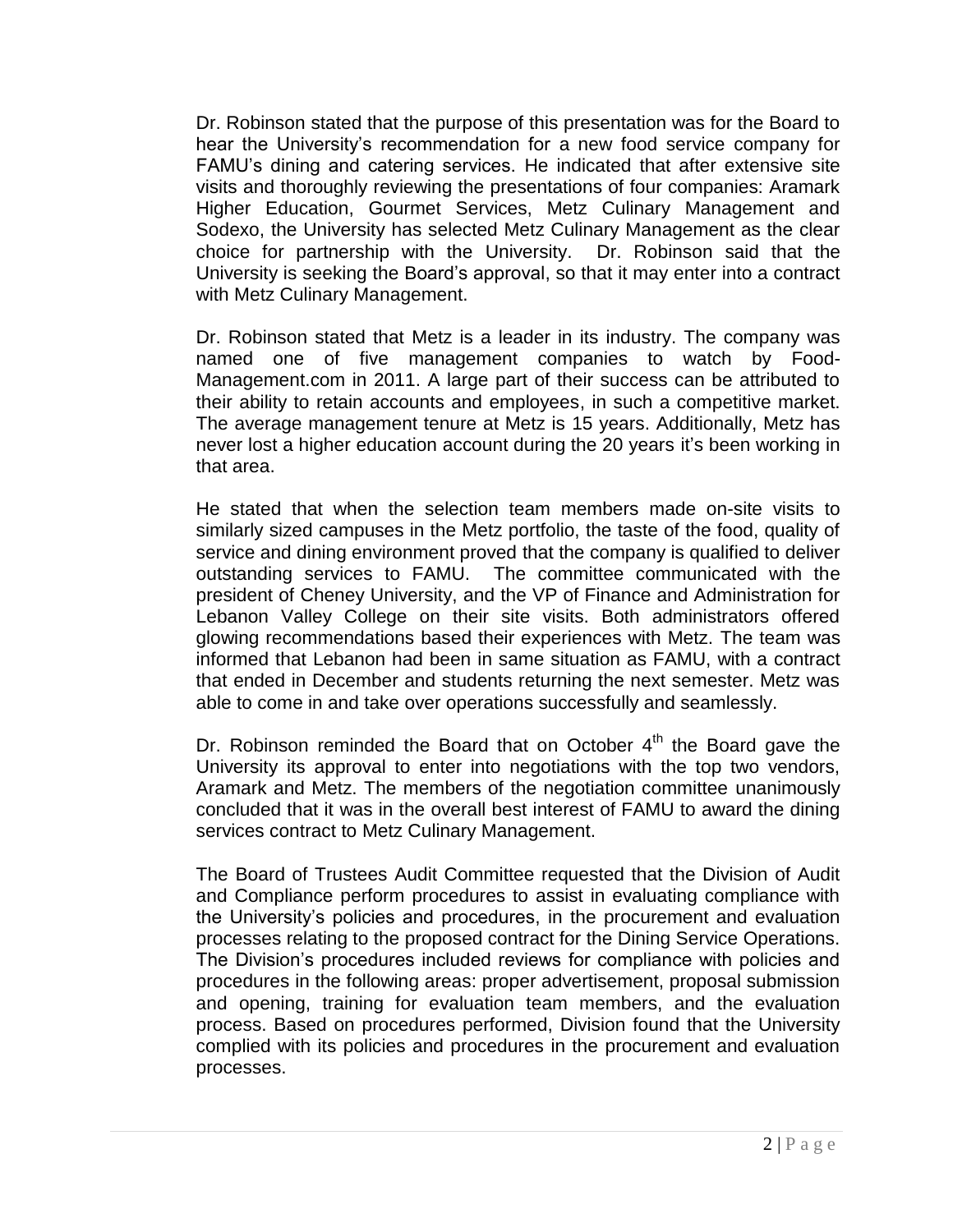Vice President Bakker introduced Mr. Tom Britten, one of two consultants that provided analyses of the University's decision. Mr. Britton stated that the negotiation team had done a substantial amount of research and analysis to arrive at its recommendation and noted that he agreed with the decision of the negotiation team. He resolved that the University had performed the required due diligence professionally and thoroughly and had correctly selected the proposal which represented the best value for FAMU.

Mr. Bakker stated that Metz will invest \$2.4 million to improve the University's dining facilities and that this agreement covers any additional dining facilities and dining services for students that will be housed in the 800-bed unit.

Trustee Warren asked if the \$2.4 million was a true investment with an expected cost recovery that was built into the pricing of the deal or is it a contribution. Mr. Bakker responded that it is an investment that would have to be repaid if the contract ends early.

Trustee Gilzean asked if the investment was solely for the main campus or the satellite campuses, as well. Mr. Bakker said that the University can make a determination on location of the investment and that the contract provides latitude regarding where the investment will go. He also pointed out that a team has been looking at the best locations for the expansion of dining facilities.

Trustee Siders asked if the University would be guaranteed any facility enhancements based on this contract. Rebecca Brown, Interim Assistant Vice President for Administrative and Financial Services confirmed that there will.

Trustee Montgomery inquired about the value of the contract over a ten-year period. Tom Britten replied that the value of the contract is \$18.4 million. Byron Williams stated that over a 10-year period, the total revenue would be between \$80 and \$90 million. It was explained that Metz will provide \$1million for scholarships, the campus donation of \$500,000 can be used as the University sees fit and the \$4.2 million difference will be controlled by the University and can be used for capital investment, operating expenses or scholarship dollars.

Trustee Montgomery asked how much will be spent on capital investments? President Robinson indicated that the University will commit to spending \$1.6 million in the area of capital investments and the University might spend more. Dr. Robinson also stated that the \$500,000 could be used toward facility enhancements.